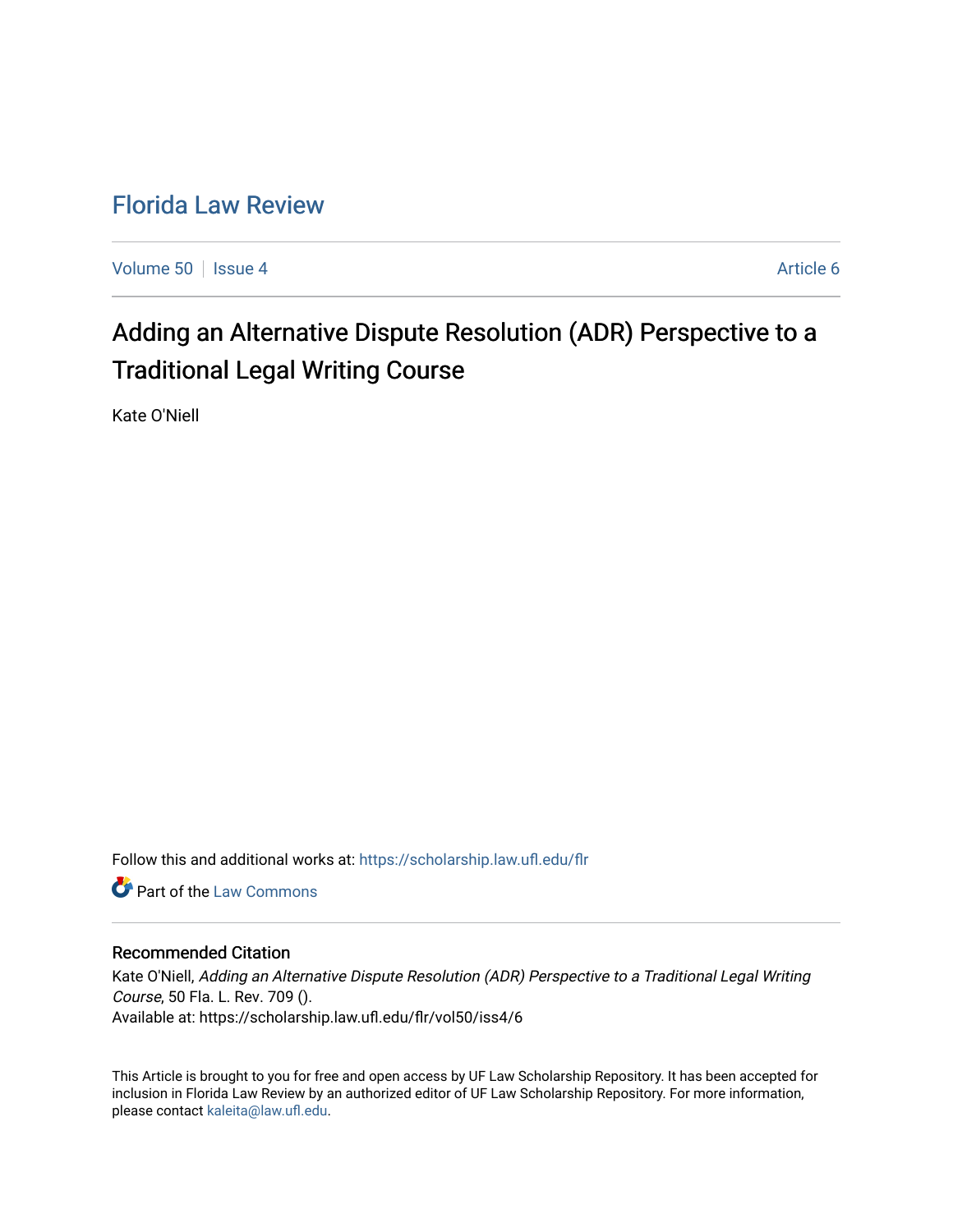## ADDING **AN** ALTERNATIVE **DISPUTE** RESOLUTION (ADR) PERSPECTIVE TO **A** TRADITIONAL **LEGAL** WRITING **COURSE**

#### *Kate O'Neill\**

| III. THE FORMER LEGAL RESEARCH AND                                                                                           |
|------------------------------------------------------------------------------------------------------------------------------|
| IV. ADR-INSPIRED MODIFICATION OF TWO<br>TRADITIONAL LEGAL WRITING ASSIGNMENTS  715<br>B. Researching and Writing About Legal |
|                                                                                                                              |

#### **I.** INTRODUCTION

This essay describes a modest effort within a traditional first-year legal research and writing course to sensitize students to the importance of alternative dispute resolution (ADR) processes. Without sufficient resources to adopt a full-scale "lawyering" program that might be able to add significant lecture time and role-plays devoted to ADR, we tried to infuse an ADR perspective into the traditional core of legal writing courses: basic legal method, research, and composition skills. We relied less on exercises in defining parties' actionable claims and defenses and more on exercises that encourage students to see the analysis of claims and defenses as only one component of effective representation of a client's interests. The traditional model of legal writing courses can be faulted for implying that the only business of lawyers is litigation; I think our course now avoids that implication. The course still does not provide students with an in-depth understanding of ADR processes, much less significant

<sup>\*</sup> Assistant Professor of Law, Director of Basic Legal Skills Program, University of Washington School of Law.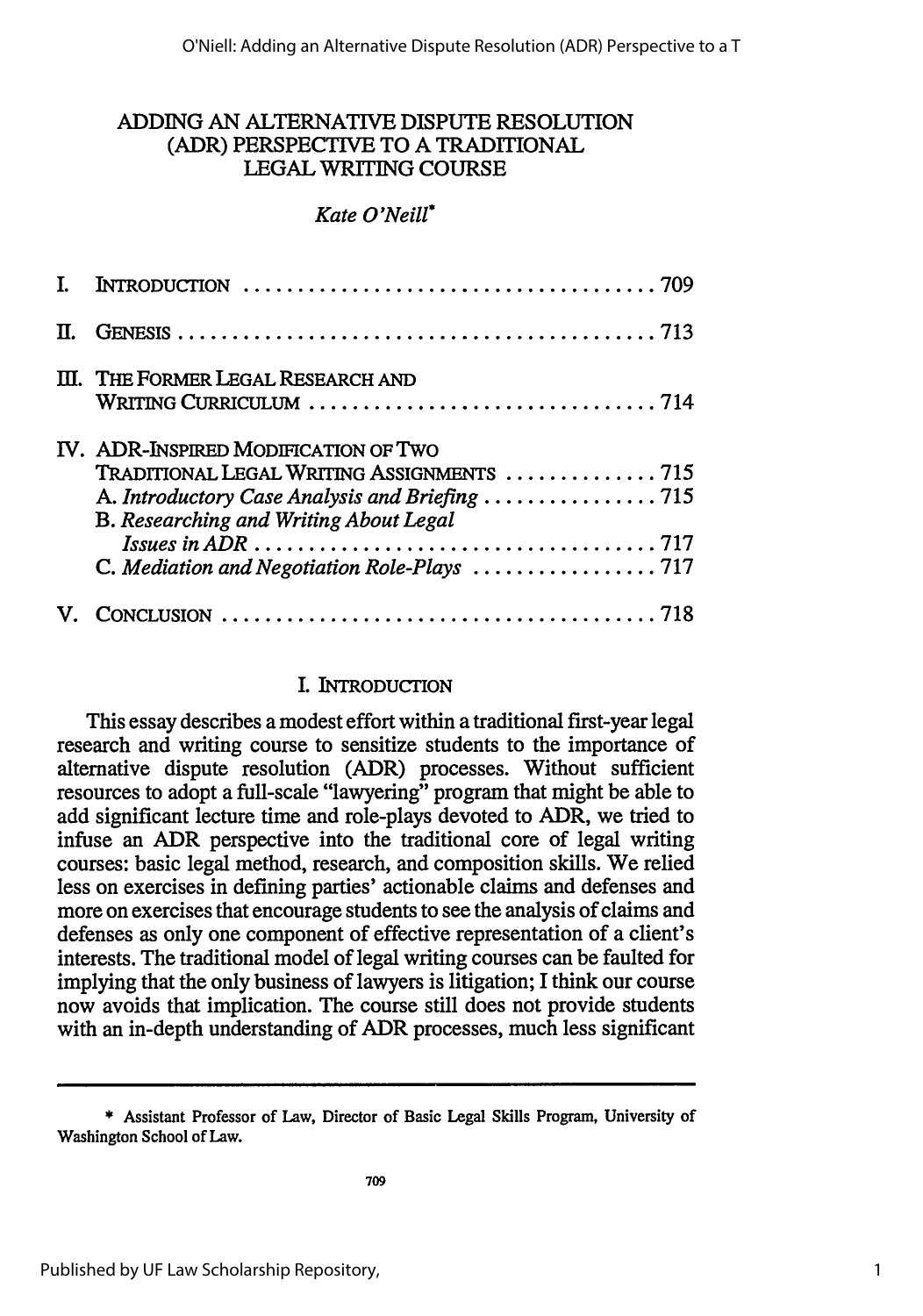practice in relevant skills. We do hope, though, that the shift inspires students to further study ADR theory and practice skills available in our upper-level curriculum.

I need to explain what I mean by a "traditional legal writing course" and distinguish it from other, more comprehensive skills curricula. The traditional course teaches students to research and write one or more memoranda of law in the Fall semester and an appellate (or possibly trial motion) brief in the Spring.<sup>1</sup> Credit loads range from 2 to 6 with the majority of schools offering 3 or 4 credits for the year.<sup>2</sup> The ABA Section on Legal Education recommends that the student/faculty ratio not exceed  $45/1$ ,<sup>3</sup> though many do. In addition to research and writing skills, the traditional course emphasizes basic legal method skills: identifying the holdings of cases, case synthesis, and statutory interpretation.<sup>4</sup>

A different model is the "lawyering" or "law office" course, which may add any or all of the following to the traditional legal writing agenda: increased attention to fact investigation and analysis, interviewing, counseling, negotiation, transactional planning and drafting, trial advocacy skills, and ethical issues. These courses tend to earn more credit hours and they typically have lower student/faculty ratios.<sup>5</sup> While I am not aware of any law school that has adopted such an expanded skills program for the express purpose of furthering ADR, plainly such programs would afford significant opportunity to incorporate ADR theory and skills. For various reasons, such an expanded program was not an option at my school.

Without more credit hours, I had two options: find something to cut from the existing curriculum or find a way to alter what we did to incorporate ADR without adding significantly to the work load for students or faculty. I already felt that the course's six credit hours, divided across three quarters, were barely sufficient to teach the minimum acceptable package of legal method, research, and writing skills. I was forced to examine whether our existing material could be retooled to diminish an unintended and undesirable bias toward litigation and to increase students' exposure to ADR.

That effort resulted in four changes: 1) the other legal writing faculty

*<sup>1.</sup> See* Ralph L. Brill, *et al.,* **ABA,** SOURCEBOOK **ON LEGAL** WRITING PROGRAMS **(1997).**

*<sup>2.</sup> See id.* at **56.**

*<sup>3.</sup> See id. at 74.*

*<sup>4.</sup> See id.* at 16-19.

<sup>5.</sup> Lawyering-type programs vary widely from first-year courses with a litigationorientation-such as New York University's Lawyering Program-to a two-year program that integrates legal writing, professional responsibility, interviewing, counseling and negotiation in both transactional and advocacy simulations, such as The Legal Skills Program at the College of William and Mary. *See, e.g., The Real World Comes to the Classroom,* New York University, THE LAW **SCHOOL MAGAZINE** p. 51- 53 (1993); James **E.** Molitemo, *The Legal Skills Program at the College of William and Mary: An Early Report,* 40 J. **LEGAL ED.** 535 (1990).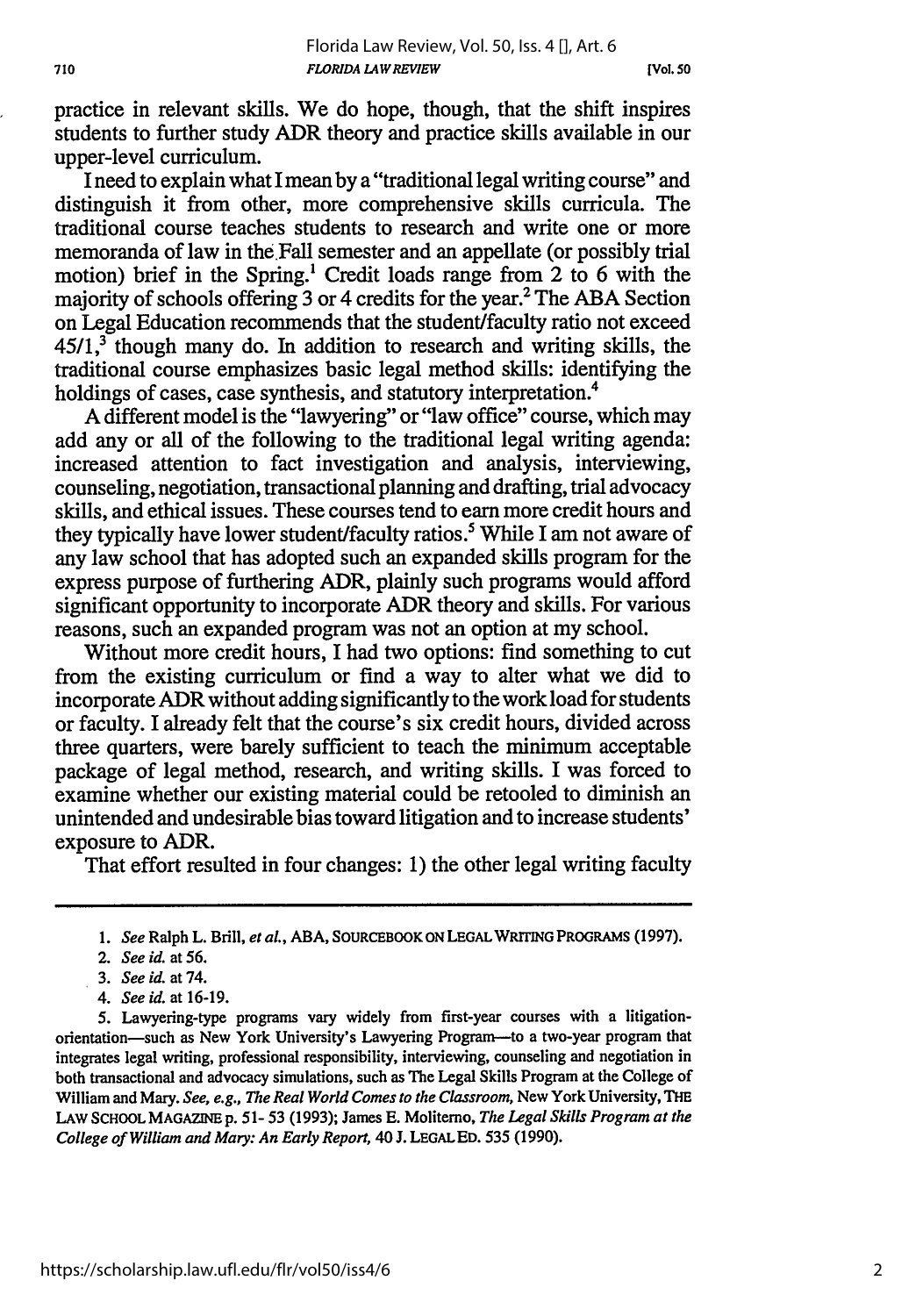#### *ADDING ADR TO LEGAL WRITING*

and I use a new approach to teaching introductory case analysis and briefing; 2) all first-year students observe students in an upper-level mediation clinic mediate a simulated employment dispute that was the subject of a first-year writing assignment; 3) some of the other legal writing teachers and I assign students to prepare a substantial memorandum of law about legal issues relevant to particular ADR processes; and 4) all first-year students participate in a negotiation roleplay and, on occasion, a drafting exercise related to a memorandum assignment. This essay will focus on the writing assignments, particularly the assignment on case briefing.

This work highlighted some assumptions underlying traditional legal writing pedagogy that make it difficult to devote substantial attention to ADR in the first-year writing course absent broader curricular change, such as the adoption of a lawyering program. To a degree that might surprise teachers of other subjects, legal writing pedagogy in the first semester in most schools focuses narrowly on teaching students to form an "objective" conclusion about the law in a hypothetical situation (usually a dispute) and requires students to justify that conclusion in writing by appropriate reference to authority: the classic memorandum of law. An important goal is to build students' skills in what is loosely termed "formal" legal reasoning techniques, i.e., the ability to induce legal principles from multiple common law sources, to reason by analogy, and to deduce the effect of legal principles on various factual situations.<sup> $\delta$ </sup>The traditional legal writing assignment, like the traditional exam question, has come to rely on litigation-oriented hypotheticals simply because those hypotheticals provide the most direct and efficient way to assess students' mastery of formal legal reasoning. Unfortunately, the common assumption that the legal writing course represents "practice," coupled with minimal class time for discussion, means that an exclusive reliance on these kinds of hypotheticals in that course tends to validate an extremely reductive form of case analysis, aimed primarily at identifying claims and defenses. The repeated focus on this reductive skill-however essential the skill may be--can send the undesirable message that the purpose of legal education, and the signal skill of a lawyer, is the ability to predict the outcome of litigated disputes. This pedagogy seems fundamentally at odds with an

**<sup>6.</sup> The** fundamentals of this kind of reasoning are well-articulated in STEVENJ. **BURTON, AN INTRODUCrIONTOLAWANDLEGALREASONING (2d** ed. **1995),** and form the approach of all leading first-year legal writing textbooks. See, e.g., **CHARLES** R. CAuEROS, **LEGALMETHOD AND WRITING** (3d ed. 1998); **LINDA HOLDEMAN EDWARDS, LEGAL WRITING:** PROCESS, ANALYSIS, **AND ORGANIZATION** (1996); RICHARD K. **NEUMANN,** JR., **LEGAL REASONING AND LEGAL WRrrING** (3d ed. 1998); LAURELCURRIE **OATES, ETAL,THE LEGALWRI ING HANDBOOK** (2d ed. 1998); **NANCY** L. **SCHULTZ** &LOUIs **i.** SIRICO, JR., **LEGALWRITING AND OTHER** LAWYERING **SKILS (3d** ed. 1998); HELENE S. SHAPO ET AL., WRITING AND ANALYSIS IN THE LAW (3d ed. 1995).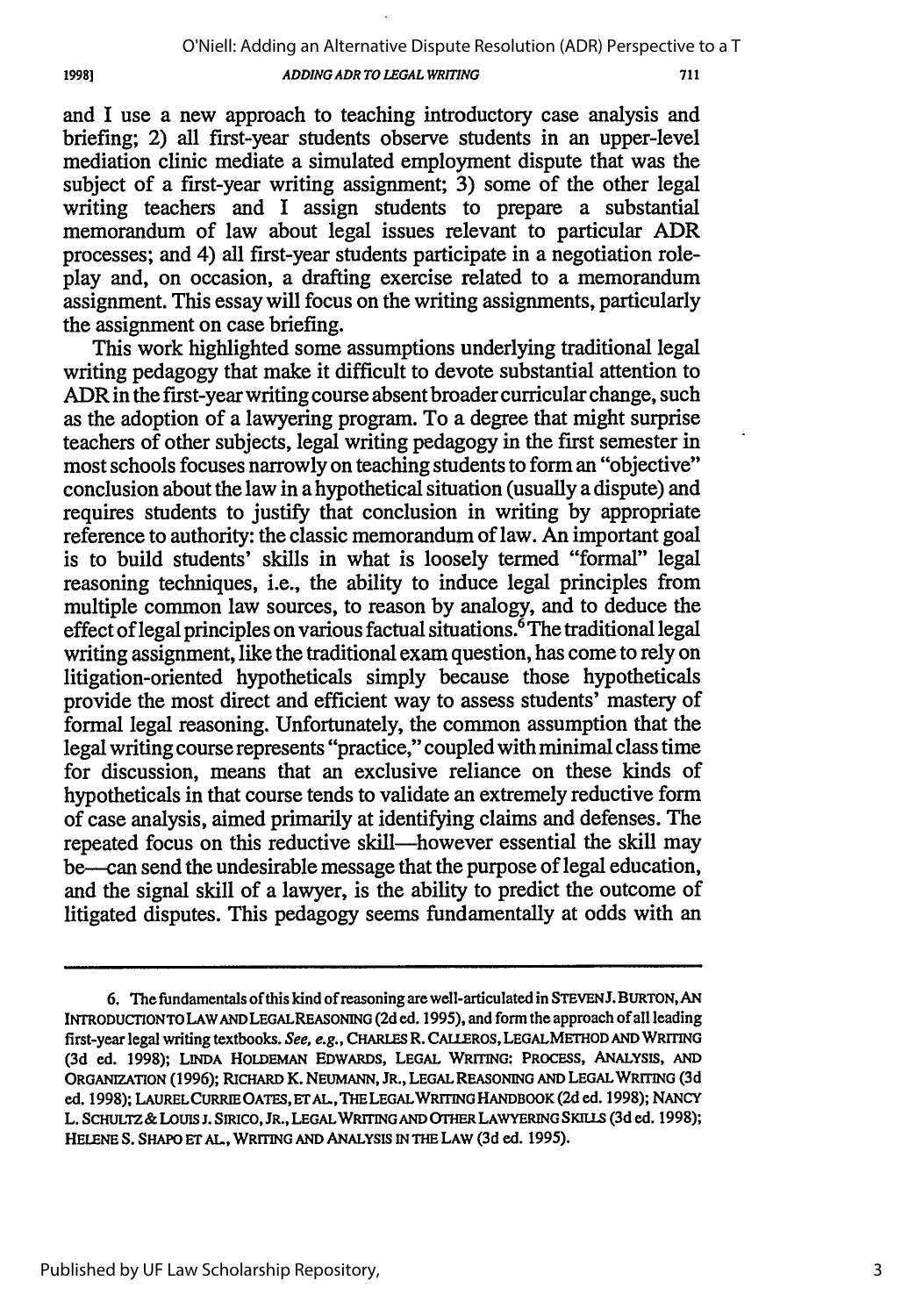ADR emphasis because it focuses not on the parties' interests, nor the dispute resolution process, nor the lawyer's role in that process, but almost exclusively on the precedential effect of judicial decision.<sup>7</sup>

A serious commitment to infuse alternative dispute resolution theory and practice into the first-year writing curriculum challenges the primacy of the case method and formal reasoning from cases. An ADR perspective in the first-year skills curriculum suggests instead that formal reasoning from cases is merely one of a lawyer's tools and should share air time with other lessons.8 To provide more than a nod to ADR theory and practice would require shifting credit hours away from the case method.

I had to decide whether the program could do more to reinforce ADR without jeopardizing students' acquisition of traditional legal method, research and writing skills. Those skills are essential to successful study in law school, exam-writing, and law practice. My experience is that students need more, not less, practice in them. On the other hand, I had long been skeptical that the traditional legal writing pedagogy was particularly efficient. With its early emphasis on memoranda of law, traditional legal writing pedagogy requires a level of abstract reductionism that can confuse and alienate beginning law students. Far from being an easy introductory exercise, a memorandum of law on any issue worth analysis requires a complicated mix of skills in interpretation, reasoning, and composition that first-year students need to work on singly before they can put them together effectively.<sup>9</sup>

Accordingly, I was open to possible reforms. For example, basic composition skills, such as organization, precision and brevity, could be practiced in writing up a client interview. Similarly, encouraging students to identify parties' underlying interests prior to and during a dispute could provide a more accessible context for beginning legal study than would an

**<sup>7.</sup>** It seems clear that this type of legal writing curriculum is a direct descendant of the case method of instruction. In fact, one reason for intensifying the focus on legal reasoning and method in the legal writing textbooks is that legal method is rarely taught anymore in a stand-alone class. *See* Richard B. Cappalli, *The Disappearance ofLegalMethod,* **70TEMPLEL.** REV. 393,395 (1997). **If** the legal writing course is the only course in the first-year curriculum that provides systematic lessons in formal legal method, and it bears only three or four credits, most teachers will feel pressed to accomplish that mission and teach students to research and write. These teachers may feel reluctant to set any additional goals.

<sup>8.</sup> I doubt anyone would dispute that legal reasoning is but one component of lawyering skill. Even those who question whether legal reasoning has any provable validity **by** any fixed or objective criterion concede the utility of being able to engage in the techniques of formal or traditional reasoning. *See, e.g.,* Duncan Kennedy, *Freedom and Constraint in Adjudication: A Critical Phenomenology,* 36J. **LEGALED.** 518 (1986). The debate about the content of the first-year curriculum seems more focused on the appropriate timing and relative emphasis of lessons that nearly everyone agrees need to be taught.

*<sup>9.</sup> See* Kate O'Neill, *Formalism and Syllogisms: A Pragmatic Critique of Writing in Law School,* 20 LEG. **STUD.** FORUM 51 (1996).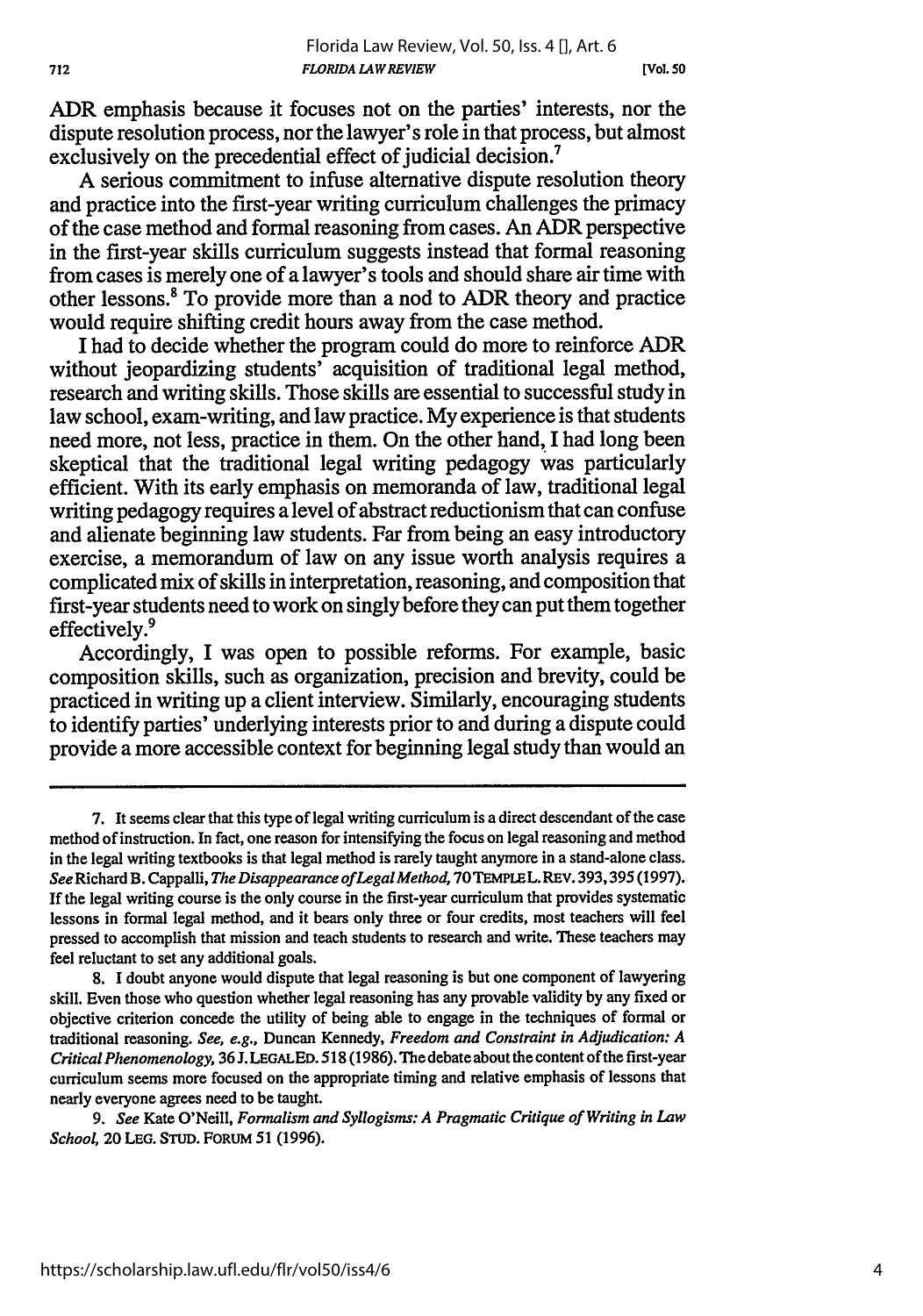*ADDING ADR TO LEGAL WRITING*

713

exclusive focus on holding and dictum. In sum, there *is* room to incorporate some ADR perspective into a legal writing course, but realistically, a sustained consideration of ADR would require additional credit hours.

#### 11. GENEsis

I was skeptical when my colleague, Lea Vaughn, approached me in 1995 to say that the Fund for the Improvement of Post-Secondary Education was supporting an effort to integrate ADR into the law school curriculum. In particular, she wanted to know whether I would consider integrating ADR into our first-year legal research and writing course, Basic Legal Skills (BLS). I had taught legal research and writing for nearly a decade before becoming director of the BLS program at the University of Washington. In my first two years as director, I had worked hard to design a coherent curriculum that squeezed as much instruction and practice in legal method, research, and writing as possible into a year-long six credit course. In particular, I had focused on improving our legal method instruction and on designing sustained simulation exercises that would permit students to write about a client matter at different stages and for different audiences. For example, students wrote a memorandum on an issue of contract law, then drafted the relevant clause of a contract and then prepared pleadings and a motion for a dispute related to the clause. I was pleased with both the course and student response and felt quite invested in its design. Finding room for another agenda worried me. Nonetheless, I agreed to participate in the experiment. Professor Vaughn had been both a friend and mentor. I respected her dedication to teaching and her educational values and was glad for a reason to collaborate.

In the near term we both understood that changes would be confined to our classrooms and would be limited to what we could accomplish with existing resources. I had just participated in a failed committee effort to revamp the whole first-year curriculum. The committee proposal would have reconfigured a significant portion of the first-year credit hours into a lawyering module in which students would work in small groups of 10 to 15 students on simulated client matters with a faculty member acting as supervising attorney. The goal had been to increase ethics and skills instruction, including interviewing, counseling, and negotiation, and to provide some exposure to transactional work, as well as some motion practice. The proposal had failed because of a mixture of curricular objections and fiscal constraints. I felt that it was not the time for me to approach the administration or faculty for yet another curricular reform.

In the first year, Professor Vaughn and I shared a small section of firstyear law students. She taught Civil Procedure and I taught BLS. We collaborated on simulations, assigning different aspects in each of our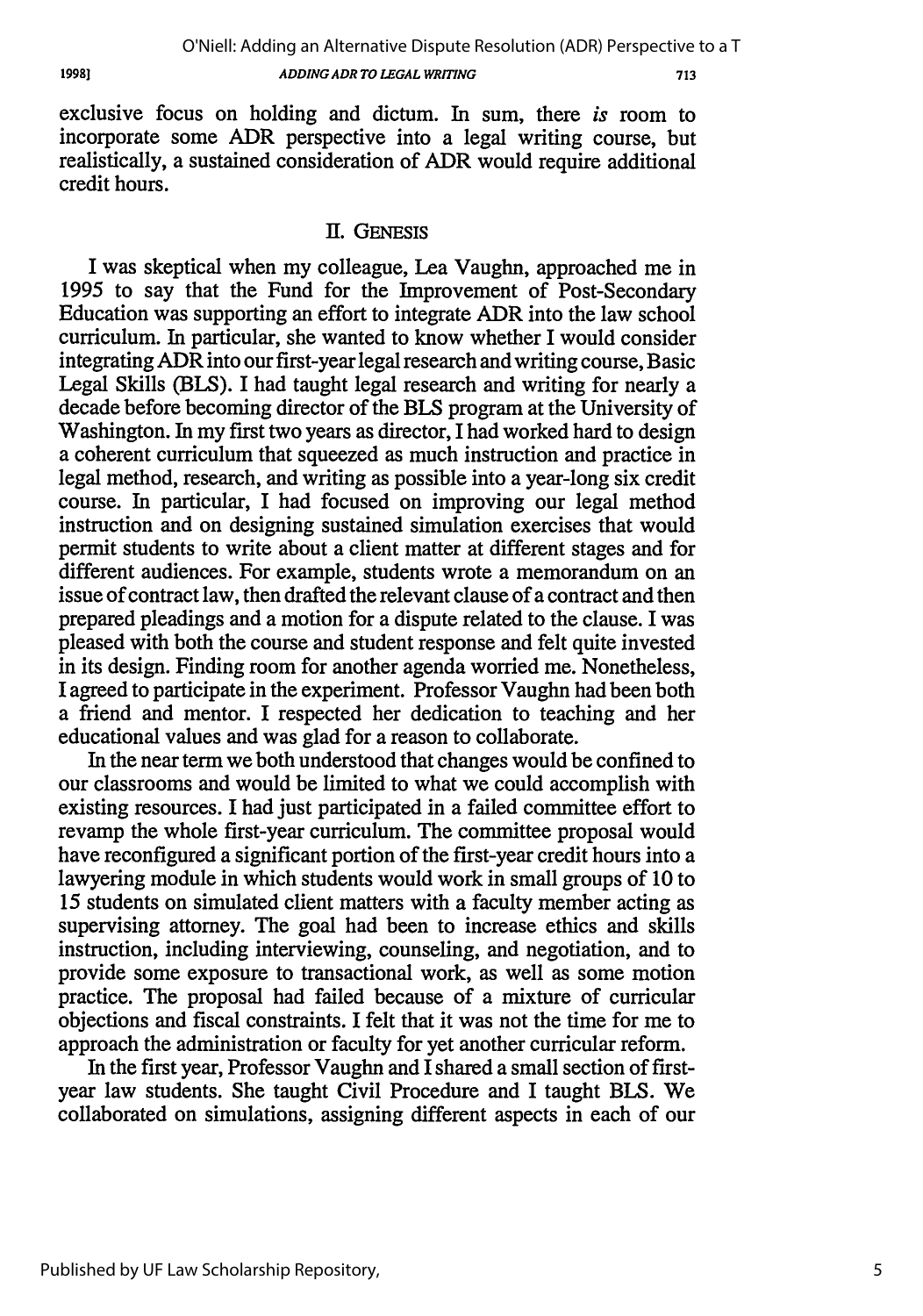**[Vol. so**

classes. The synergy between the two classes allowed the students to cover more ground than they might have in two separate courses. It helped that both of us were experienced teachers, easily able to generate simulations that worked for both of our courses. In the succeeding years, we refined our approach and began to offer it as a model and stimulus to other teachers, especially the other BLS teachers.

The results have been modest but worthwhile, nonetheless. Now, all first-year students are introduced to case analysis from an ADR perspective. All witness a mediation and engage in a negotiation exercise. Most do some transactional planning and drafting. So far, about half the first-year class writes at least one memorandum of law about an issue relevant to ADR, such as the enforceability of an arbitration clause in an employment contract. Depending on section assignments, students may also benefit from additional spin-off exercises in their substantive courses.

## **III. THE** FORMER LEGAL RESEARCH AND WRTING CURRICULUM AT THE UNIVERSITY OF WASHINGTON

ADR was not easily fit within the traditional first-year legal research and writing curriculum. First, the traditional paradigm progressed from pre-litigation memoranda to appellate briefs. Persuading other busy legal writing faculty to change was the first challenge. Second, the curriculum already strained what students and faculty could reasonably accomplish within the credit allocation. Students needed ample time to research and write; faculty needed time to edit and to confer with students.

One obvious way to achieve more time would have been to eliminate the moot court brief-writing and oral advocacy exercise at the end of the first year. It was an obvious candidate for change if only because, as the capstone of the first-year writing program, it certainly reinforced a "litigation bias." While the exercise has some utility in teaching persuasive writing techniques and oral presentation skills, I already believed that those skills could be developed through more modest exercises, such as a motion. Moreover, from a practical standpoint, learning to draft a motion would probably be more useful to most students in practice.

In the short term, though, it was not appropriate to dismantle the moot court tradition altogether (though I do hope to move advocacy instruction into the second year eventually). Moot court has many student, faculty, and alumni loyalists. The end-of-the-year rite of passage was staffed by upperclass students and served as the screening device for first-year students' election to the moot court honor society. First-year students were often energized by the competition and frequently came away from their briefwriting and oral argument exercises feeling newly confident about their lawyering abilities. However dubious I was that the moot exercises justified the time and energy expended on them, I could not abandon a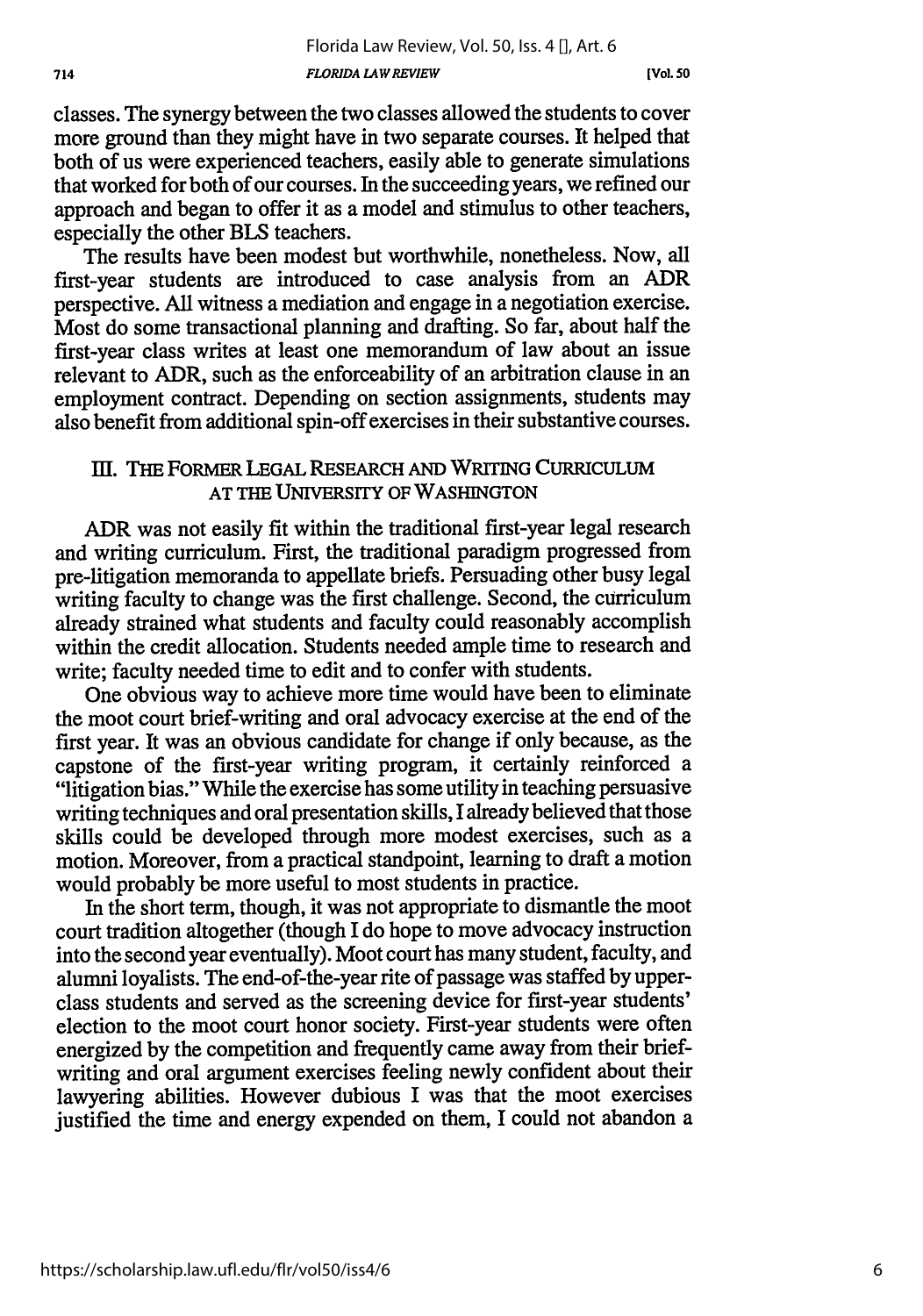19981

#### *ADDING ADR TO LEGAL WRITING*

grand tradition unilaterally. On balance, the best choice was to limit the moot court exercise to a motion. That change shaved a week (two class hours) from the students' preparation time, which we now devote to a negotiation exercise.

That was a modest improvement; moreover, it came late in the year. So, I set to thinking about whether there was any way that I could re-orient existing writing exercises to draw some attention to ADR.

If additional academic credit had been available, I would have considered a more far-reaching reform to focus on the client's situation and goals. In this model, interviewing skills could be taught first and initial writing assignments might be interview notes. Students could then attempt to identify the client's full range of interests, which would include analysis of available formal legal remedies. At that stage, students could be required to prepare a memorandum of law. Subsequent exercises could involve contract negotiation and drafting, or dispute resolution exercises.

Plainly, such a course would be quite different from the traditional legal writing course because presenting a formal written analysis of legal authority would be only a component, not the focus. Even with more credit, this model raises two concerns for me: 1) whether students could effectively perform some role-plays, such as a client interview, prior to knowing any relevant law and without much instruction on theory or technique; and 2) whether this model would provide sufficient practice in legal method, research, and writing.

## IV. ADR-INSPIRED MODIFICATION OF TWO TRADITIONAL **LEGAL** WRITING **ASSIGNMENTS**

I focus here on the changes we adopted for writing exercises because those are unique to legal writing while the role-plays in mediation and negotiation can be adapted from other courses such as interviewing and counseling, negotiation, and mediation.

## *A. Introductory Case Analysis and Briefing*

Like many legal writing courses, BLS begins by teaching students to brief an appellate case. The traditional paradigm for briefing anticipates our focus on formal legal reasoning and is basically aimed at defining the precedential scope of the opinion.<sup>10</sup> Briefing focuses on the end product of the dispute: the judgment on the material facts. The goal is to define the parameters of the holding for use in predicting the outcome of other similar disputes.

We modified this traditional paradigm to shift toward a richer

**<sup>10.</sup>** *See* supra note **6** for texts adopting this approach to briefing.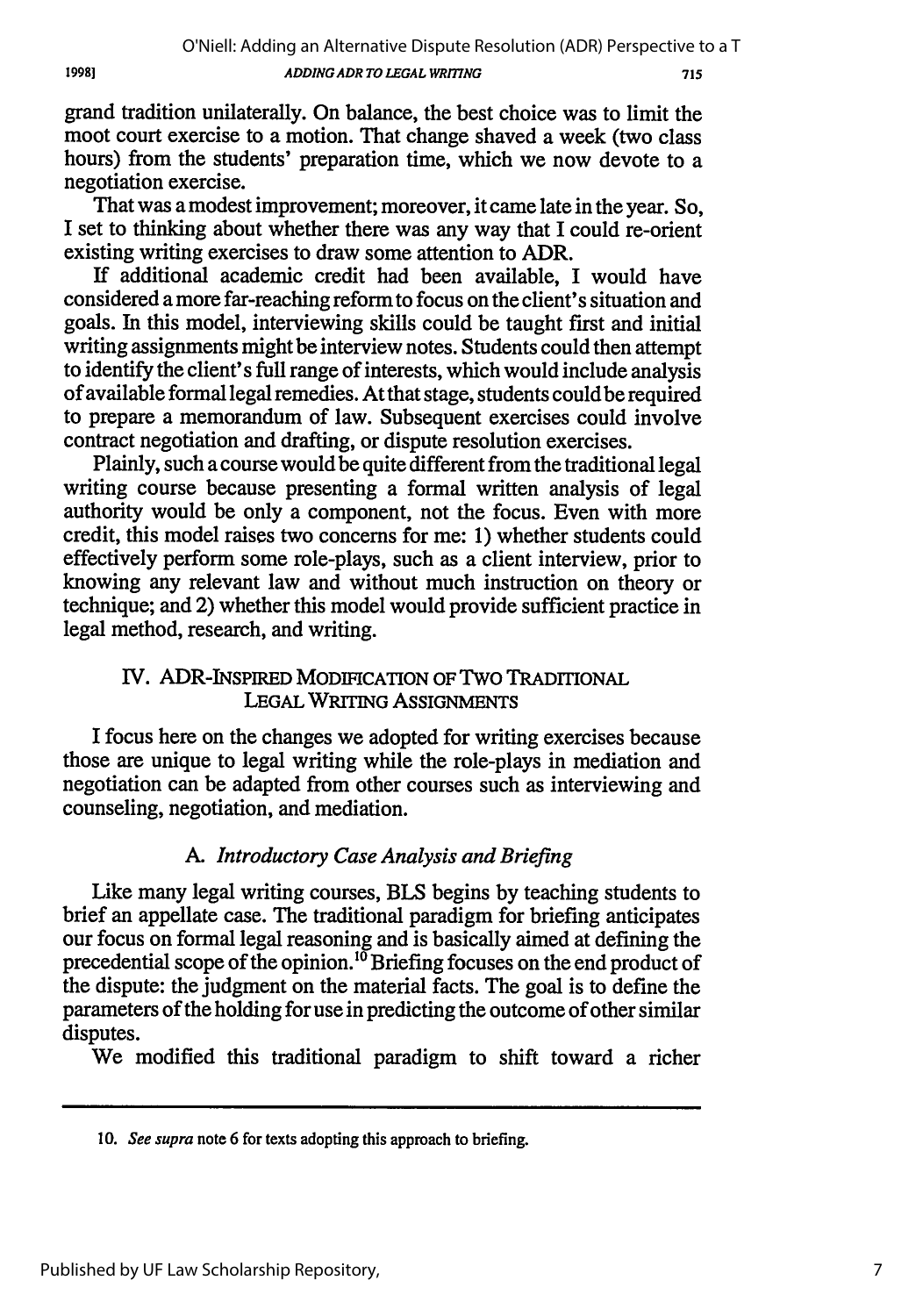**[Vol.** *50*

assessment of a decision as a more or less successful resolution of a dispute. In the first weeks of school, students are explicitly encouraged to think about the original "interests"11 of the parties and the extent to which those interests were recognized, met, or altered by the litigation. Students quickly see that some interests may not be met, indeed may not be acknowledged, by the appellate decision. They begin to grasp a crucial and novel idea that appellate opinions do not generally identify or weigh the parties' full range of interests but only those interests that the attorneys were able to translate into cognizable legal claims and preserve for appeal.<sup>12</sup> This approach plants the concept that a client's interests are not necessarily coterminous with any legal right and that part of the art of lawyering is distinguishing between those interests that can or should be pursued through litigation and those that cannot or should not. We encourage students to evaluate the attorneys' decisions to litigate in light of the outcome.

Happily, we discovered that this new approach even enhanced students' understanding of issues and holdings. Explicitly recognizing that a fuller story lies behind most opinions, we help students distinguish opinions from narratives and understand that the substantive and procedural rules filter, circumscribe, and even distort what the court will consider and what issues it can decide.

This approach to teaching case briefing is relevant to ADR in three ways: 1) it supports the message that litigation is and should be a rare dispute resolution mechanism because (by its nature) it can only recognize a relatively narrow range of interests or possible solutions; 2) it encourages students to analyze cases not just as pronouncements of "law" but as products of "lawyering" choices that may or may not have been sound or efficient; and 3) it reinforces the message that other dispute resolution

<sup>11.</sup> We do not attempt to teach students "interest analysis." Our working definition of "interest" is something like needs and goals. For a discussion of "needs" in a negotiation context, see; e.g., Carrie Menkel-Meadow, *Toward Another View of Legal Negotiation: The Structure of Problem Solving,* 31 UCLA L. REV. 754 (1984).

<sup>12.</sup> For example, we have used a case where a driver suffers an epileptic seizure and crashes into a shop, injuring the owner and damaging property. *See* Hammontree v. Jenner, 97 Cal. Rptr. 739, 740 (1971). The issue on appeal was whether the trial court had properly limited the case to a negligence claim by refusing an instruction on absolute liability. *See id.* at 741. **The** opinion dryly analyzes state law, finding no authority to extend absolute liability to drivers absent legislation. *See id.* at 742. With a little coaxing, students readily identify "interests" that the court did not address. For example, the epileptic driver was also injured and suffered property loss. *See id.* at 740. He may have lacked reasonable alternative public transportation in California in the 1970s. Students ponder whether the driver had appropriate medical care prior to the accident, and whether the state licensing body adequately monitored drivers' abilities. Students perceive that the litigation did not include all relevant "stakeholders" and that the "problem" may have prospective "solutions" that the court could not reach.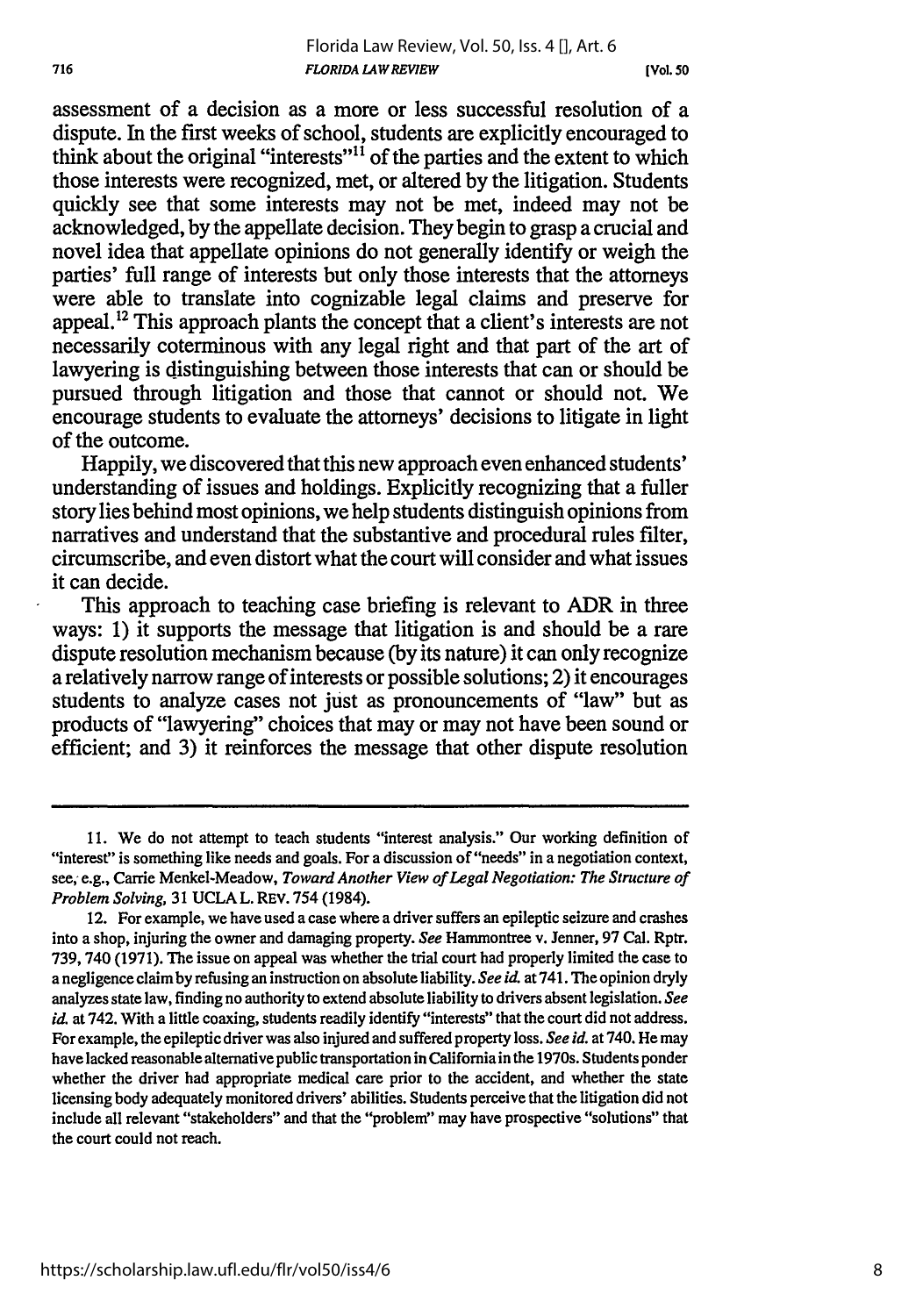#### *ADDING ADR TO LEGAL WRITING*

techniques are worth studying. $^{13}$ 

Care must be taken in selecting cases for briefing. Ideally, the case should be one for which a good deal of background information is available but is not evident from the opinion. In addition, the case should be relatively short and simple. Some older cases can work well. For example, scholarship on *Hadley v. Baxendale*<sup>14</sup> and *Pennoyer v. Neff*<sup>15</sup> has produced good background information. Alternatively, a teacher can use a contemporary case if press coverage is available or if she can contact the lawyers for background.

#### *B. Researching and Writing About Legal Issues in ADR*

A more obvious reform simply involves directing research and writing assignments to legal issues about ADR. The possible issues are numerous. I find employment simulations especially useful. For example, I have asked students to analyze whether a blanket arbitration clause in an employment contract barred litigation of a civil rights claim. In another exercise, I asked students to analyze whether an employer could amend an existing employment contract to include a mandatory arbitration clause without providing any additional consideration to the affected employee. Students have examined whether a threat to discharge an employee during a negotiation over a non-compete clause would make the clause unenforceable because procured through duress. These assignments pose interesting legal issues and they suggest useful topics about overreaching, negotiating strategies, and ethics. Each of these assignments can readily support an additional negotiation exercise and a drafting exercise, if time permits.

#### *C. Mediation and Negotiation Role-Plays*

The mediation role-play, performed by upper-class students from our mediation clinic, is very successful. The students are well-prepared, and the first-year students get a vivid example of how many "interests" can emerge during the mediation that are as, or more, central to the parties' concerns than the legal claims that the first-year students analyzed in an earlier memo.

*15.* 95 U.S. 714 (1877).

<sup>13.</sup> For a fuller description of this teaching effort, see Kate O'Neill, *Using an ADR Perspective to Teach Introductory Case Analysis in a Legal Writing Class,* in LEONARD L. RISKIN **ET" AL,** INSTRUCTOR'S MANUAL WITH SIMULATION **AND** PROBLEM MATERIALS TO ACCOMPANY RISKIN & WESTBROOK DISPUTE RESOLUTION AND LAWYERS 258 (2d ed. **1998)** [hereinafter INSTRUCTOR'S MANUAL].

<sup>14. 156</sup> Eng. Rep. 145 (1854).